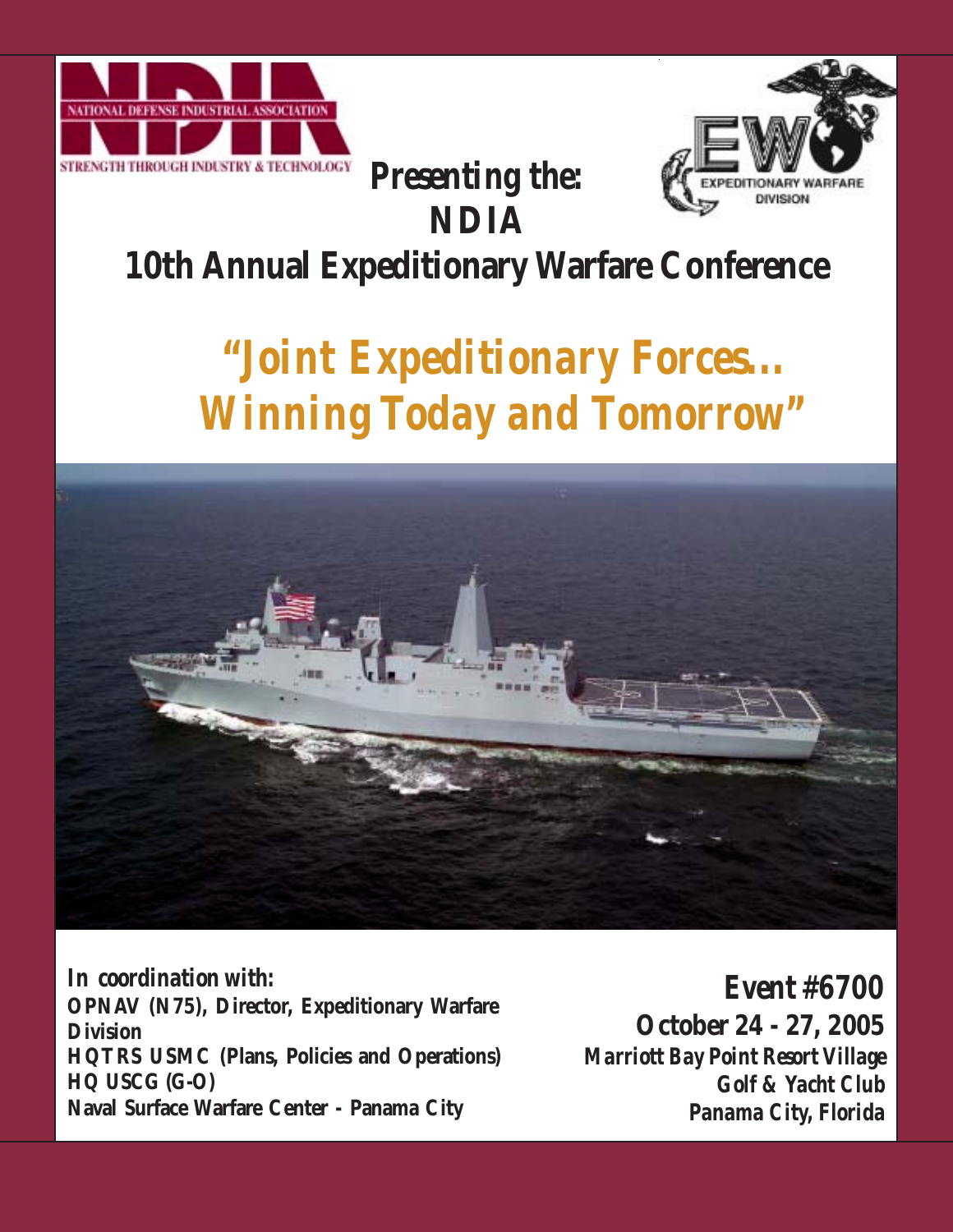#### **INTRODUCTION**

This is the tenth consecutive year NDIA has sponsored this Expeditionary Warfare Conference. The conference continues to grow in importance to both industry and DOD attendees. The conference has a sustained level of attendance at over 700, including over 50 active duty and retired flag and general officers, and their civilian equivalents. Once again, NDIA invites industry to join this conference to hear operational, programmatic, and acquisition defense leaders discuss new concepts, current programs, and future intentions. Join us to discuss with these leaders the myriad of issues that will continue to effect how our Nation and our premier expeditionary forces deal with the security challenges and global threats of the 21<sup>st</sup> Century.

#### **OBJECTIVES**

- To provide an opportunity for the Services to provide clear statements of their requirements and intent to industry, service laboratories, and other interested parties
- An opportunity for frank dialogue between the military services, industry, and other attendees
- A celebration of the atmosphere of trust and cooperation that exists between the military services and industry.

#### **QUESTIONS AND ISSUES FOR PANEL DISCUSSION**

A primary objective of the annual Expeditionary Warfare Conference is to facilitate and promote discussion and dialogue between industry and senior service, military and civilian, leadership to the benefit of both interests and DoD as a whole. Certain theme sessions of the conference are composed of short presentations from a panel of senior leaders and a panel discussion period between themselves and the audience, stimulated by questions and issues from the audience. Each panel member will offer brief remarks on the issues and challenges from his/her perspective with respect to the theme and focus of the session. Questions from the audience and comments or observations from the Q/A period moderator will stimulate the panel discussion and question period. The moderator for each session is experienced with the topic and issues at hand. Active attendee participation is desired and strongly encouraged.

#### **ATTIRE**

Civilian Attire: Appropriate attire for the entire conference, including Monday evening dinner is business casual. Tie and jacket are not required. Military attire: equivalent summer uniform.

#### **GOLF TOURNAMENT**

Be among the first to play the new Jack Nicklaus design golf course. Many will remember the Lagoon Legend course at Bay Point. Since last year's conference that course has been completely redesigned to be more "resort friendly" and is now a Nicklaus design, 18 hole, 7,000 yard course. The grand opening day is September 17th, just over a month before this year's conference. So bring your clubs and come (Sunday) because we will have a shotgun start at 8AM, on Monday, October 24th.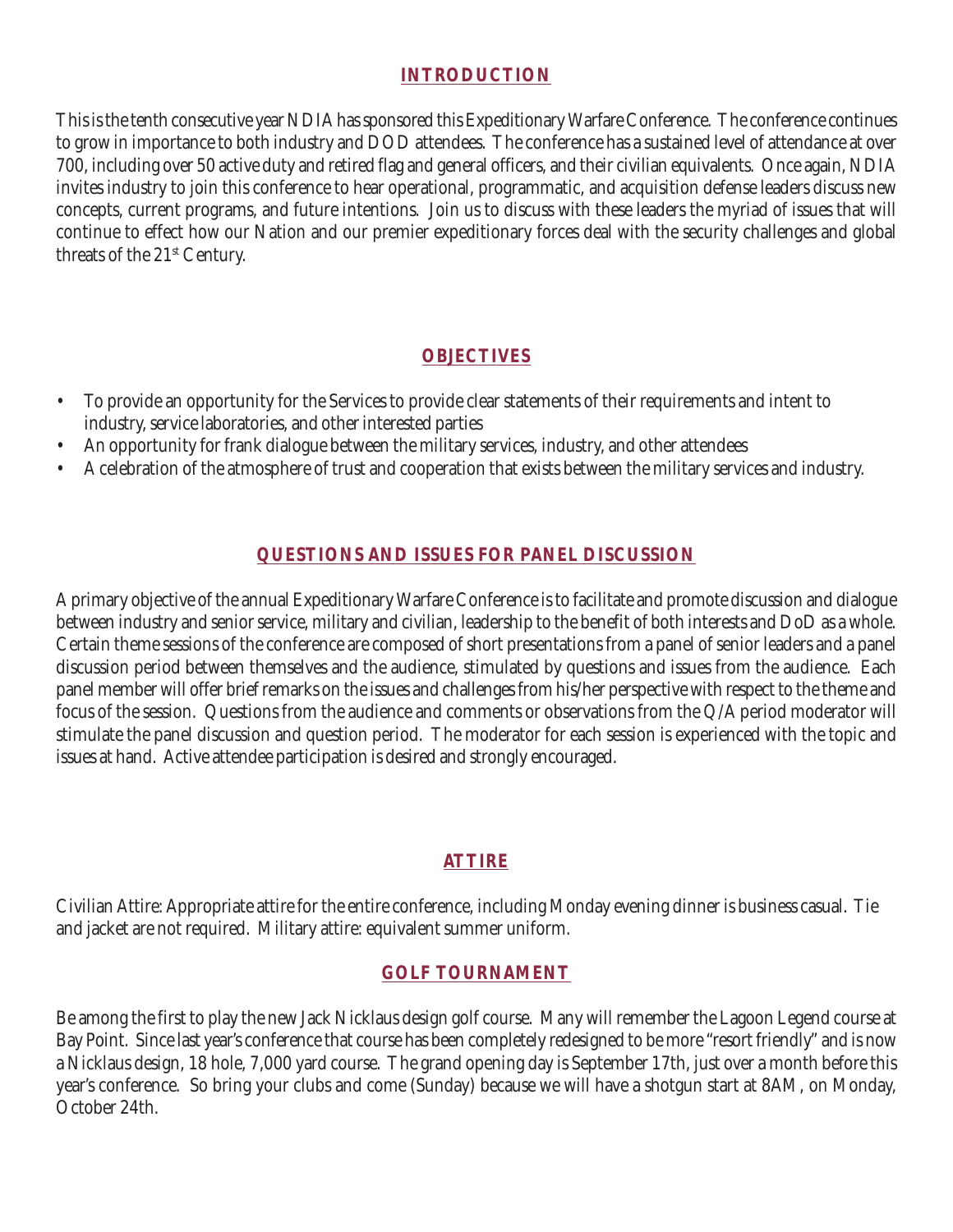### **Monday, October 24, 2005**

| 8:00 a.m.                  | Annual Golf Tournament-Shotgun Start<br>Sponsored by Northrop Grumman Ship Systems                                                                                                                                                                                       | Nicklaus Golf Course         |
|----------------------------|--------------------------------------------------------------------------------------------------------------------------------------------------------------------------------------------------------------------------------------------------------------------------|------------------------------|
| 3:00 p.m. - 7:00 p.m.      | <b>Early Registration</b>                                                                                                                                                                                                                                                | St. Andrew's Foyer           |
| 3:00 p.m.                  | Cyber Café Opens                                                                                                                                                                                                                                                         | Spanish Moss "A"             |
| $3:00$ p.m. $-4:30$ p.m.   | Spouse Welcoming Tea<br>Spouses are invited to get acquainted and plan their activities during the conference<br>(Please register your spouse for this complimentary event)                                                                                              | <b>Palms Court Terrace</b>   |
| 6:00 p.m. - 7:00 p.m       | Reception<br>Sponsored by Trident Systems                                                                                                                                                                                                                                | <b>Display Area</b>          |
| 7:00 p.m. - 9:00 p.m.      | Dinner<br><b>Guest Speaker:</b><br>General James L. Jones, USMC<br>Commander, U.S. European Command; Supreme Allied Commander Europe; and<br>Commanding Officer Allied Command Operations (Invited)                                                                      | <b>Grand Lagoon Ballroom</b> |
|                            | <b>Tuesday, October 25, 2005</b>                                                                                                                                                                                                                                         |                              |
|                            | <b>Opening Session</b>                                                                                                                                                                                                                                                   |                              |
| $7:00$ a.m.                | Registration                                                                                                                                                                                                                                                             |                              |
| 7:00 a.m.                  | <b>Continental Breakfast</b><br>Sponsored by ARINC                                                                                                                                                                                                                       | <b>Display Area</b>          |
| 8:00 a.m. - 8:05 a.m.      | <b>Call to Order</b>                                                                                                                                                                                                                                                     | St. Andrews                  |
|                            | Mr. Andy Fosina<br>Northrop Grumman Mission Systems<br>Conference Chairman                                                                                                                                                                                               |                              |
| 8:05 a.m. -8:10 a.m.       | <b>Welcome to Panama City</b><br>Captain Vito Jimenez, USN, Commanding Officer<br>Mr. Kirk Dye, Technical Operations Manager, Naval Surface Warfare Center, Panama City                                                                                                  |                              |
| 8:10 a.m. - 8:20 a.m.      | <b>NDIA Welcome</b><br>Major General Harry W. Jenkins, USMC, (Ret)<br><b>ITT</b> Industries, Defense<br>NDIA Expeditionary Warfare Division Chairman                                                                                                                     |                              |
| $8:20$ a.m. $-8:30$ a.m.   | Lieutenant General Lawrence P. Farrell, Jr., USAF (Ret)<br>President and CEO, NDIA                                                                                                                                                                                       |                              |
| $8:30$ a.m. $-9:15$ a.m.   | General T.M. Moseley, USAF<br>Chief of Staff, United States Air Force (Invited)                                                                                                                                                                                          |                              |
| 9:15 a.m. - 9:45 a.m.      | <b>Break</b><br>Sponsored by Raytheon Company                                                                                                                                                                                                                            |                              |
| $9:45$ a.m. $-10:30$ a.m.  | Vice Admiral Justin D. McCarthy, SC, USN, OPNAV N4,<br>Director of Material Readiness and Logistics                                                                                                                                                                      |                              |
| $10:30$ a.m. $-11:30$ a.m. | Major General Gordon C. Nash, USMC<br><b>OPNAV N75, Director, Expeditionary Warfare Division</b>                                                                                                                                                                         |                              |
| $11:30$ a.m. $-12:45$ p.m. | Networking Luncheon                                                                                                                                                                                                                                                      | Grand Lagoon Ballroom        |
| 12:45 p.m. - 1:30 p.m.     | Joint Expeditionary Warfare in the Korea AO<br>Major General Duane D. Thiessen, USMC<br>Commander, United States Marine Corps Forces Korea and Assistant Chief of Staff,<br>U/C/J5, United Nations Command/Combined Forces Command/United States Forces Koresa (Invited) |                              |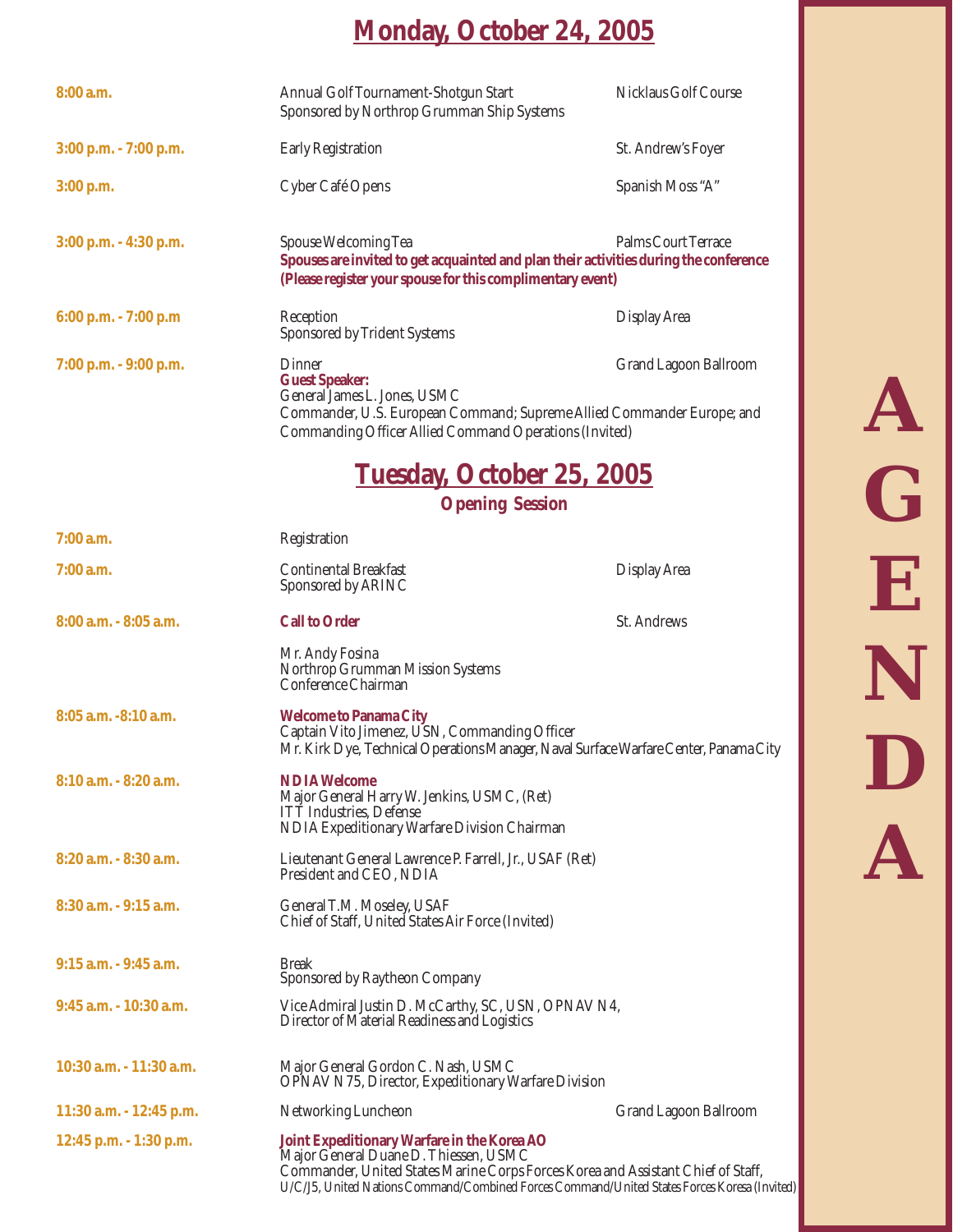#### **Joint Battlespace Awareness and Command and Control Session Chairman: Mr. Kevin Gordon, SAIC**

**Session Focus: The coherent integration of information and knowledge management necessary for successful Joint and Coalition Battlespace Management & Command and Control (C2) - focusing/sustaining transformation. The session will focus on the issues, domain challenges, and opportunities facing Joint and Coalition partners in the areas of Joint system integration and consolidation, and priorities of implementation.**

| $1:35$ p.m. $-2:45$ p.m.                                                                                                | <b>Panel Presentations:</b><br>Colonel R. McFarland, USMC, Director, Command and Control Integration Division,<br>Expeditionary Force Development Center, MCCDC<br>Colonel S. Whitehead, USA, Army, Land WarNet (Invited)<br>Colonel G. Giles, USAF, Air Force Constellation (Invited)<br>Captain R. Simon, USN, Navy, Director ForceNet, NETWARCOM<br>Mr. George V. Galdorisi, Director, Decision Support Group, SPAWAR Systems Center, San Diego<br>Moderated by: Mr. George V. Galdorisi                                                                    |                                    |  |
|-------------------------------------------------------------------------------------------------------------------------|----------------------------------------------------------------------------------------------------------------------------------------------------------------------------------------------------------------------------------------------------------------------------------------------------------------------------------------------------------------------------------------------------------------------------------------------------------------------------------------------------------------------------------------------------------------|------------------------------------|--|
| $2:45$ p.m. $-3:15$ p.m.                                                                                                | <b>Break</b><br>Sponsored by General Dynamics C4 Systems                                                                                                                                                                                                                                                                                                                                                                                                                                                                                                       |                                    |  |
| $3:15$ p.m. $-4:00$ p.m.                                                                                                | <b>Panel Question and Answer period</b>                                                                                                                                                                                                                                                                                                                                                                                                                                                                                                                        |                                    |  |
| 4:00 p.m. $-$ 4:15 p.m.                                                                                                 | <b>Wrap-Up Speaker:</b><br>Rear Admiral A.M. Macy Jr., USN, Commander, Naval Surface Warfare Center<br>Deputy Commander for Warfare Systems Engineering, Naval Sea Systems Command (Invited)                                                                                                                                                                                                                                                                                                                                                                   |                                    |  |
| $5:30$ p.m. $-7:00$ p.m.                                                                                                | <b>Hosted Networking Reception</b><br>Sponored by Austal, BAE Systems, Base - X Shelters<br>The Boeing Company, Lockheed Martin Company, SAIC                                                                                                                                                                                                                                                                                                                                                                                                                  | Grand Lagoon Ballroom/Display Area |  |
| $6:15$ p.m.                                                                                                             | Bay County Military Affairs Committee Presentations                                                                                                                                                                                                                                                                                                                                                                                                                                                                                                            | Grand Lagoon Ballroom              |  |
|                                                                                                                         | <u>Wednesday, October 26, 2005</u>                                                                                                                                                                                                                                                                                                                                                                                                                                                                                                                             |                                    |  |
| $6:45$ a.m.                                                                                                             | Registration                                                                                                                                                                                                                                                                                                                                                                                                                                                                                                                                                   |                                    |  |
| 6:45 a.m. - 7:30 a.m.                                                                                                   | <b>Continental Breakfast</b><br>Sponsored by AeroVironment                                                                                                                                                                                                                                                                                                                                                                                                                                                                                                     | <b>Display Area</b>                |  |
| 7:30 a.m. - 8:15 a.m.                                                                                                   | General Michael W. Hagee, USMC, Commandant of the Marine Corps<br>Admiral Michael G. Mullen, USN, Chief of Naval Operations                                                                                                                                                                                                                                                                                                                                                                                                                                    |                                    |  |
| $8:30$ a.m. $-8:45$ a.m.                                                                                                | <b>Short Break</b>                                                                                                                                                                                                                                                                                                                                                                                                                                                                                                                                             |                                    |  |
| <b>Sustaining the Sea Base</b><br>Session Chairman: Vice Admiral James Amerault, USN (Ret), Alion-JJMA Maritime Section |                                                                                                                                                                                                                                                                                                                                                                                                                                                                                                                                                                |                                    |  |
|                                                                                                                         | Session Focus: Leveraging our country's long history of successful amphibious warfare and expeditionary operations in the<br>maritime environment to enable us to not only fight, but also sustain forces totally "from the sea", presents significant challenges<br>to the logistician. This session will examine those challenges from the joint perspective, as well as that of individual services, with<br>a view toward identifying and clarifying the issues and opportunities for government and industry to "deliver the goods" from<br>the sea base. |                                    |  |
| 8:45 a.m. - 9:15 a.m.                                                                                                   | Speaker to be determined                                                                                                                                                                                                                                                                                                                                                                                                                                                                                                                                       |                                    |  |
| $9:15$ a.m. $-10:15$ a.m.                                                                                               | <b>Panel Presentations:</b>                                                                                                                                                                                                                                                                                                                                                                                                                                                                                                                                    |                                    |  |

Mr. Jonathan Kaskin, OPNAV N42, Director Strategic Mobility/Combat Logistics Division Brigadier General David Fastabend, USA, Deputy Director & Chief of Staff, Futures Center, HQ Army Training and Doctrine Command Captain Craig Galloway, USN, US Transportation Command, J5A Mr. Frederick Baillie, Executive Director, J37, Defense Logistics Agency Mr. Nicholas Linkowitz, HQMC I&L (Code LPV) Mr. Stephen Carmel, Maersk Line, Ltd. **Moderaterd by:** Mr. Jack Finnegan, MacGregor (USA), Inc.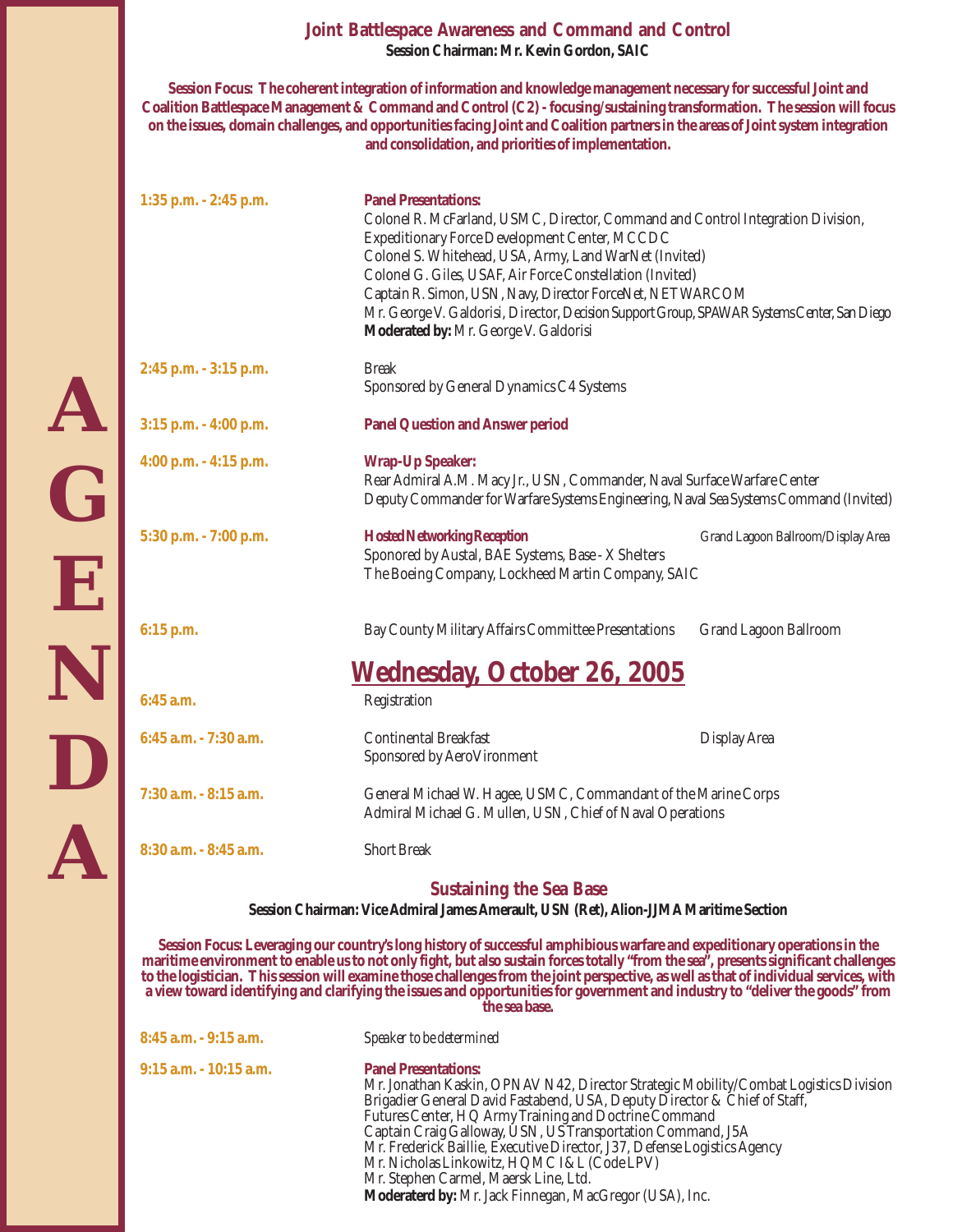| $10:15$ a.m. $-10:45$ a.m. | <b>Break</b><br>Sponsored Bell Helicopter, A Textron Company                                          |
|----------------------------|-------------------------------------------------------------------------------------------------------|
| $10:45$ a.m. $-11:15$ a.m. | <b>Panel Question and Answer period</b>                                                               |
| $11:15$ a.m. $-11:25$ a.m. | <b>NDIA Expeditionary Warfare Division Seabasing Study Brief</b><br>Mr. Paul Bishop, The Bishop Group |
| $11:25$ a.m. $-11:40$ a.m. | <b>Wrap-Up Speaker:</b><br>Vice Admiral James Amerault, USN (Ret), Alion-JJMA Maritime Section        |
| $11:45$ a.m. $-1:15$ p.m.  | <b>Lunch Speaker:</b><br>Admiral John B. Nathman, USN, Commander, Fleet Forces Command (Invited)      |

**Force Multipliers for The Joint Battlespace Session Chairman: Rear Admiral Bill Fogarty, USN (Ret), BAE Systems**

**Session Focus: The realities of restrained defense budgets, coupled with the requirements of the Joint Warfighters, necessitate innovative approaches to achieving force multipliers. This session will focus on the issues, challenges and opportunities in the areas of platforms, sensors, weapon systems, automation, and reduced manning in order to provide the warfighters the most "bang for the buck".**

| Lieutentant General James M. Mattis, USMC, Commanding General<br>Marine Corps Combat Development Command                                                                                                                                                                                                                                                                                                                                                                                                                                                   |
|------------------------------------------------------------------------------------------------------------------------------------------------------------------------------------------------------------------------------------------------------------------------------------------------------------------------------------------------------------------------------------------------------------------------------------------------------------------------------------------------------------------------------------------------------------|
| <b>Panel Presentations:</b><br>Rear Admiral Charles Hamilton, USN, Program Executive Officer Ships<br>Rear Admiral William Landay, USN, Program Executive Officer Littoral and Mine Warfare<br>Brigadier General Thomas Conant, USMC, Assistant Deputy Commandant for<br><b>Combat Development and Integration</b><br>Mr. George Solhan, ONR, Director, Naval Expeditionary Maneuver Warfare and<br>Combating Terrorism S and T Division<br>United States Air Force Representative (to be determined)<br>Moderated by: Vice Admiral Hank Mustin, USN (Ret) |
| <b>Break</b><br>Sponsored by Maersk Line, Limited                                                                                                                                                                                                                                                                                                                                                                                                                                                                                                          |
| <b>Panel Question and Answer Period</b>                                                                                                                                                                                                                                                                                                                                                                                                                                                                                                                    |
| <b>Wrap-Up Speaker:</b><br>Vice Admiral Doug Katz, USN (Ret)                                                                                                                                                                                                                                                                                                                                                                                                                                                                                               |
| First bus departs for NSWC-PC                                                                                                                                                                                                                                                                                                                                                                                                                                                                                                                              |
| NSWC-PC Open House                                                                                                                                                                                                                                                                                                                                                                                                                                                                                                                                         |
| Networking Reception<br>Sponsored by EDO Corporation                                                                                                                                                                                                                                                                                                                                                                                                                                                                                                       |
| Pig Roast                                                                                                                                                                                                                                                                                                                                                                                                                                                                                                                                                  |
| Last bus departs NSWC-PC for Bay Point Marriott                                                                                                                                                                                                                                                                                                                                                                                                                                                                                                            |
|                                                                                                                                                                                                                                                                                                                                                                                                                                                                                                                                                            |

**A G E N D A**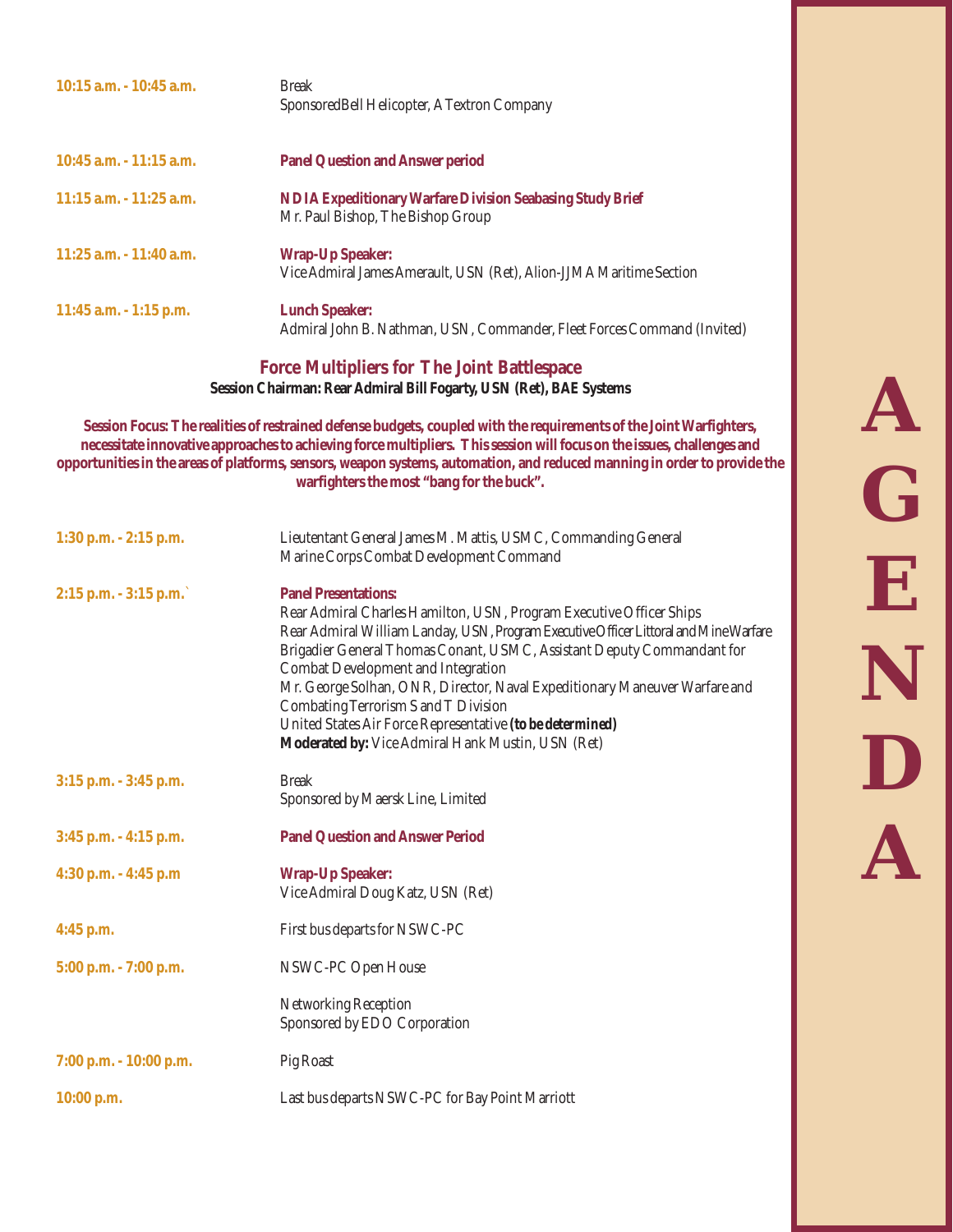| <b>Thursday, October 27, 2005</b> |  |  |
|-----------------------------------|--|--|
|                                   |  |  |

| $6:45$ a.m. $-7:30$ a.m. | <b>Continental Breakfast</b><br>Sponsored by Triton Services, Inc.                                            | Display Area |
|--------------------------|---------------------------------------------------------------------------------------------------------------|--------------|
| 7:30 a.m. - 8:00 a.m.    | Lieutenant General Michael A. Hough, USMC<br>Deputy Commandant for Aviation (Invited)                         |              |
| 8:00 a.m. - 8:45 a.m.    | The Honorable Kenneth J. Krieg<br>Under Secretary of Defense for Acquisition Technology & Logistics (Invited) |              |

**Rapid Acquisition to Support Today's Joint Operational Needs Session Chairman: Mr. Mike Janay, AFM-USA, Inc.**

**Session Focus: The recent war fighting experiences in Central Command AOR produced urgent needs for material solutions to enhance the warfighters ability to conduct operations. This session will focus on the issues and challenges the services face in delivering these solutions to the operators, and review service procedures for procurement that guide industry's rapid response.**

| 8:45 a.m. - 9:30 a.m.      | The Honorable Roger Smith, Deputy Assistant Secretary of The Navy, Littoral and Mine<br>Warfare Systems and Chairman, US Navy "Operation Respond" |
|----------------------------|---------------------------------------------------------------------------------------------------------------------------------------------------|
| 9:30 a.m. - 10:00 a.m.     | Brigadier General William D. Catto, USMC, Commanding General<br>Marine Corps Systems Command                                                      |
| 10:00 a.m. - 10:30 a.m.    | <b>Break</b><br>Sponsored by Terrain Experts, Inc., TERREX                                                                                        |
| 10:30 a.m. - 10:55 a.m.    | Colonel Robet Lovett, USA<br>Project Manager, US Army Rapid Equipping Force                                                                       |
| 10:55 a.m. - 11:20 a.m.    | Lieutenant Colonel Paul Hastert, USAF<br>Mission Planning / Mission Rehersal Officer                                                              |
| $11:20$ a.m. $-11:45$ a.m. | Lieutenant Colonel William Sanders, USA<br>Chief, Field Assistance Divsion, US Special Operations Command                                         |
| 11:45 a.m. - 12:00 p.m.    | <b>Wrap-Up Speaker:</b><br>Mr. Mike Janay                                                                                                         |
| 12:00 p.m.                 | Luncheon                                                                                                                                          |

#### **CONFERENCE ADJOURNS UPON COMPLETION OF LUNCH**

**11th Annual Expeditionary Warfare Conference Dates: October 23 - 26, 2006**

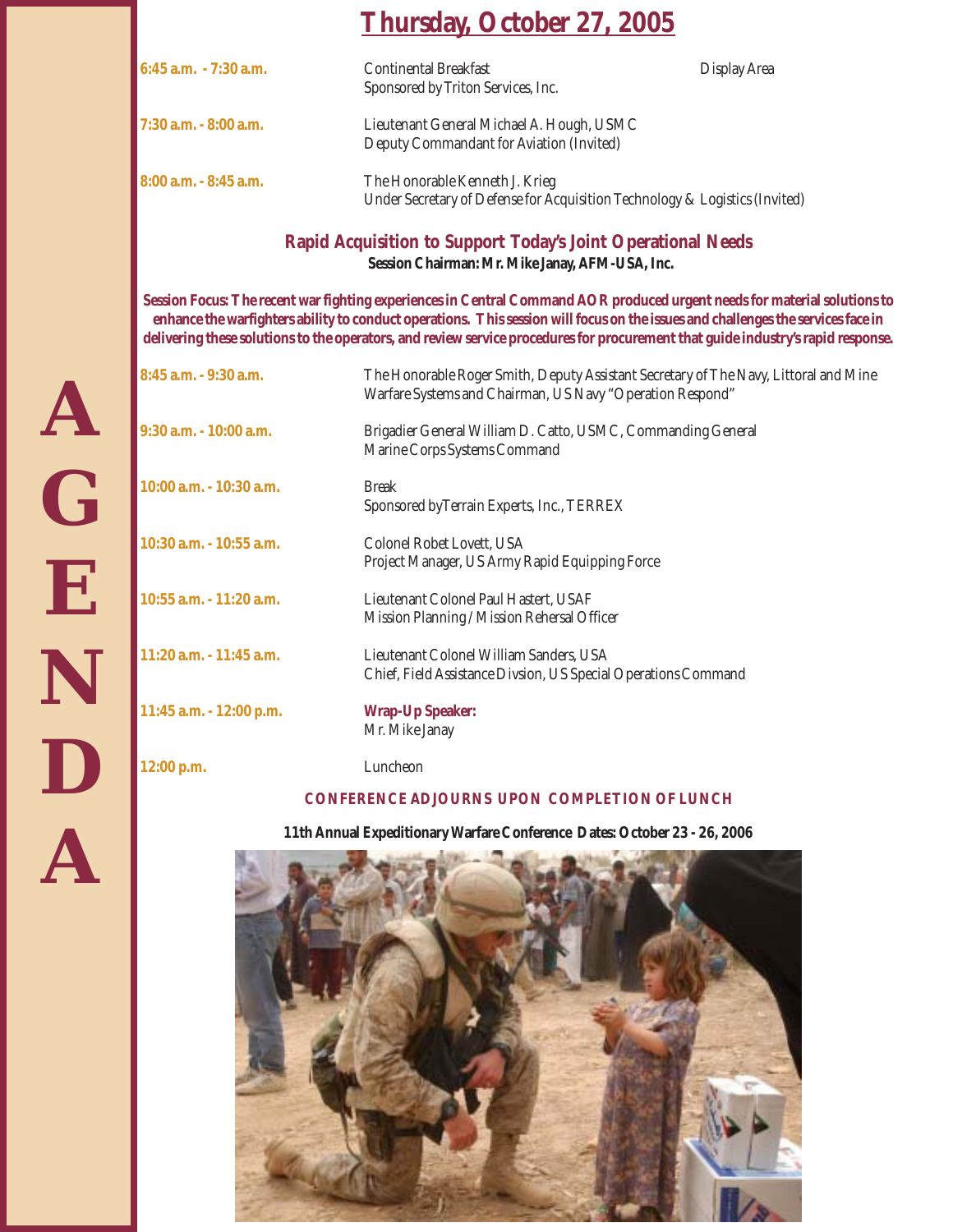### **10th Annual EWC Golf Tournament**

**Sponsored by Northrop Grumman Ship Systems**

**Monday, October 24, 2005 at 8:00am Marriott Bay Point Resort Nicklaus Course**



**The format is a Captain's Choice (scramble) with a Shotgun start at 8:00 a.m. You may enter individually and be paired up with other NDIA and/or local golfers, or make up your own team. A box lunch is provided, and awards and prizes will be presented at the clubhouse afterwards. Please fill in all blanks on this registration form (One form per person, please). Payment must be made in advance, either by check (made out to NDIA) or by credit card, if registering for the conference. Cancellations after October 11, 2005 will not receive a refund. Last minute registration will be available at the course (payment must be cash or check) as we always have a few no-shows and we will place you where we can.**

*Additional Sponsors are welcome for: Hole Sponsorship Logo Giveaways To sponsor, contact Mike Plitman at: (850) 233-1050*

*Start - 8:00 a.m. Awards/Prizes - 2:00 p.m. \$95.00 per person*

|                | Please fax this form with your registration to, Simone L. Baldwin at 703-522-4656:                            |
|----------------|---------------------------------------------------------------------------------------------------------------|
| <b>Name</b>    | <u> 1989 - Johann Stein, mars an deutscher Stein († 1989)</u>                                                 |
| <b>Company</b> |                                                                                                               |
| <b>Address</b> |                                                                                                               |
| <b>City</b>    | <b>State:</b><br>$\mathbf{Zip+4}$                                                                             |
|                | <b>Phone:</b><br>Fax:                                                                                         |
|                | email:                                                                                                        |
|                | <b>Payment:</b>                                                                                               |
|                | Please Circle: Check (payable to NDIA)<br>Diners Club, VISA, MC, AMEX<br><b>Government PO/Training Form #</b> |
|                | Names of three (3) players in your foursome:                                                                  |
|                |                                                                                                               |
| 2.<br>3.       |                                                                                                               |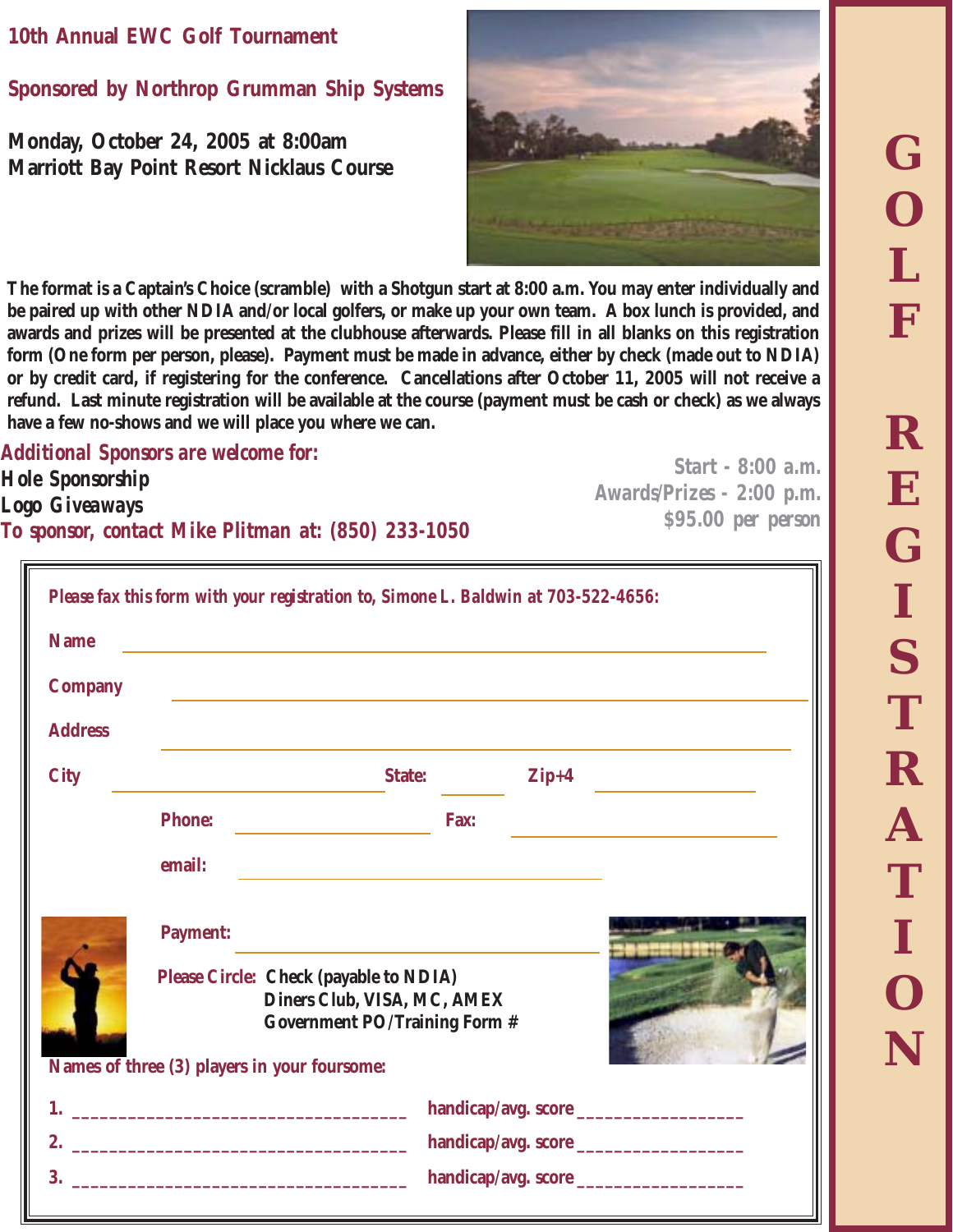$\bullet$ 

 $\bullet$ ó  $\bullet$  $\bullet$ ó  $\bullet$  $\bullet$  $\bullet$  $\bullet$  $\bullet$ 

ò  $\bullet$  $\bullet$  $\bullet$  $\bullet$  $\bullet$ ó  $\bullet$  $\bullet$  $\bullet$  $\bullet$ 

 $\bullet$ 

| For your spouse or guest enjoyment, we invite them to:<br><b>Spouse Welcoming Tea</b><br>Monday, October 24, 2005<br>$3:00$ P.M. |                                                                                           |                                                                                                                                                                                       |             |
|----------------------------------------------------------------------------------------------------------------------------------|-------------------------------------------------------------------------------------------|---------------------------------------------------------------------------------------------------------------------------------------------------------------------------------------|-------------|
| <b>SPOUSE &amp; GUEST REGISTRATION FORM</b>                                                                                      |                                                                                           |                                                                                                                                                                                       |             |
| Please fax this form with your registration to, Simone L. Baldwin at 703-522-4656:                                               |                                                                                           |                                                                                                                                                                                       |             |
| Guest's Name                                                                                                                     |                                                                                           |                                                                                                                                                                                       |             |
|                                                                                                                                  |                                                                                           |                                                                                                                                                                                       |             |
|                                                                                                                                  |                                                                                           |                                                                                                                                                                                       |             |
|                                                                                                                                  |                                                                                           |                                                                                                                                                                                       |             |
|                                                                                                                                  |                                                                                           |                                                                                                                                                                                       |             |
|                                                                                                                                  | I will attend the following events:<br>□ Pig Roast, Wednesday, October 26, 2005 - \$35.00 | □ Spouse Welcoming Tea, Monday, October 24, 2005 - Comlimentary<br>Reception & Dinner, Monday, October 24, 2005 - \$40.00<br>□ NDIA/MAC Reception, Tuesday October 25, 2005 - \$20.00 |             |
|                                                                                                                                  | <b>Upcoming NDIA Events</b>                                                               |                                                                                                                                                                                       |             |
| <b>Tactical Wheeled Vehicles</b>                                                                                                 |                                                                                           | Monterey, CA                                                                                                                                                                          | Feb 5 - 7   |
| <b>Munitions Executive Summit</b>                                                                                                |                                                                                           | Phoenix, AZ                                                                                                                                                                           | Feb 7-9     |
| 22nd Annual Test & Evaluation Forum                                                                                              |                                                                                           | Jacksonville, FL                                                                                                                                                                      | Mar 3 - 9   |
| <b>SO/LIC Symposium &amp; Exhibition *</b>                                                                                       |                                                                                           | <b>Crystal City, VA</b>                                                                                                                                                               | Mar 13 - 15 |
| Guns & Missiles Systems*                                                                                                         |                                                                                           | Sacramento, CA                                                                                                                                                                        | Mar 27 - 30 |
| 7th Annual Science & Engineering Tech Conference *                                                                               |                                                                                           | Orlando, FL                                                                                                                                                                           | Apr 18 - 20 |
| 22nd Small Arms Symposium *                                                                                                      |                                                                                           | Albuquerque, NM                                                                                                                                                                       | May 17 - 19 |
| * (Includes an Exhibition)                                                                                                       |                                                                                           |                                                                                                                                                                                       |             |

 $\bullet$ 

 $\bullet$  $\bullet$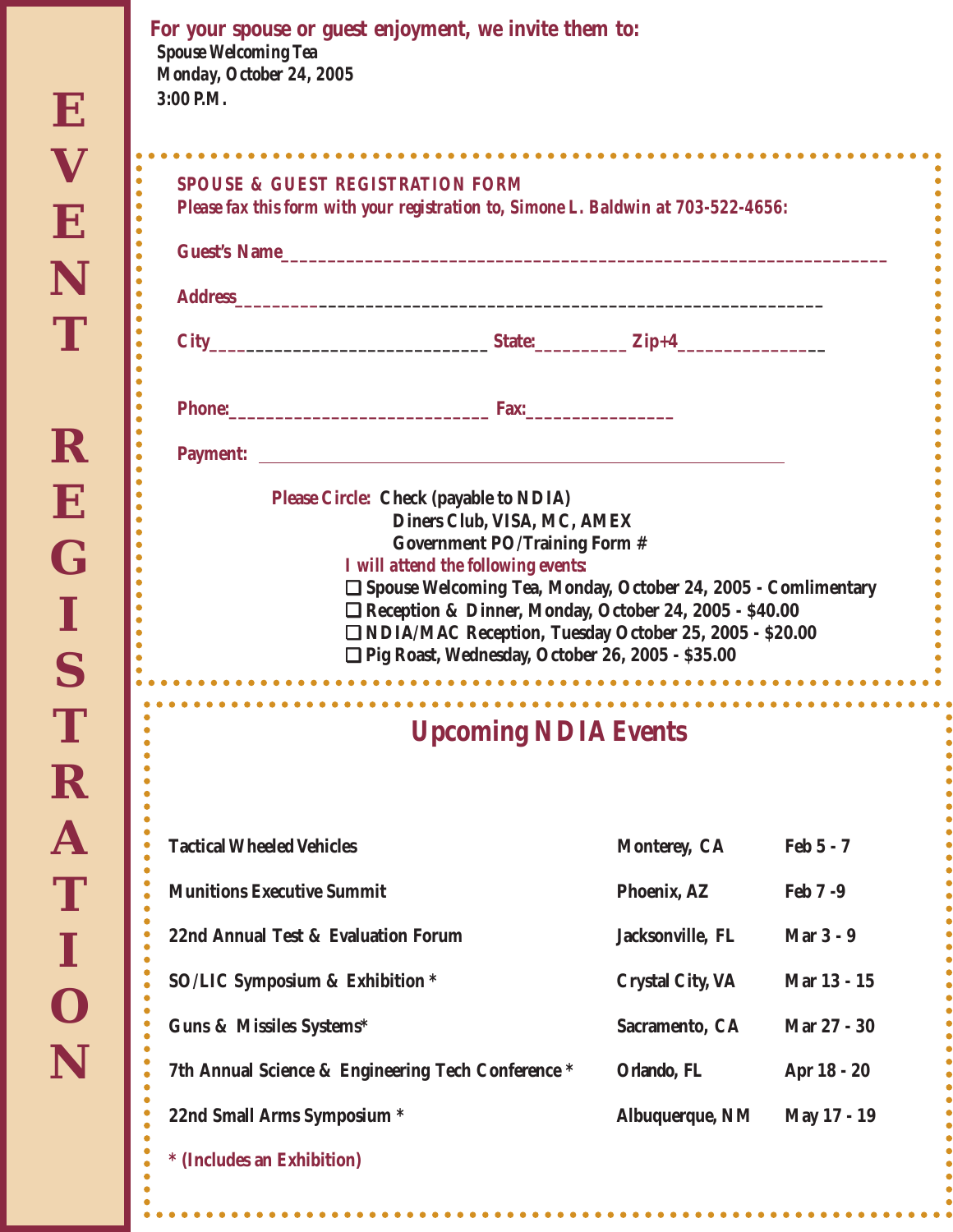#### **Conference Registration:**

Payment must be made at the time of registration. Please complete the attached form and mail your fee, payable to: *The National Defense Industrial Association (NDIA), Event #6700, 2111 Wilson Boulevard, Suite 400, Arlington, VA 22201-3061.* Faxed registrations are also acceptable. Please include your credit card number (Diners Club, Visa, MasterCard, American Express, but not Discover Card), name, card expiration date, and signature on the registration form and fax to **NDIA** at **(703) 522-1885**. Registrations may not be done over the phone.

The registration fees for the 10th Annual Expeditionary Warfare Conference are as follows:

|                                  | <b>Early</b>         | <b>Regular</b>   | Late                |
|----------------------------------|----------------------|------------------|---------------------|
|                                  | (Before $09/19/05$ ) |                  | (On/After 10/11/05) |
| <b>Industry NDIA Member</b>      | S500                 | S <sub>550</sub> | S650                |
| Industry Non-NDIA Member**       | S545                 | S <sub>595</sub> | S <sub>695</sub>    |
| U.S. Gov't/Academia/Allied Gov't | \$450                | \$500            | <b>S600</b>         |

\*\* The Non-Member fees include a one year individual membership to NDIA.

The conference fee includes attendance at all sessions, coffee breaks, lunches, (2) receptions, one (1) dinner access, one (1) pig roast access, and administrative costs. Extra Monday night Dinner tickets are an additional \$40.00, and Pig Roast tickets are an additional \$35.00. *Pig Roast badges will be issued at the conference, and must be worn to attend the NSWC Open House Reception Wednesday night.* The **Government/Allied Gov/Academia Fees** apply **Only** to Active Military and Civil Service personnel with government identification cards and employees of academic institutions .

#### **On-Line Registration**

Register for this conference at **http://www.ndia.org/interview/register/NDIA?~Brochure~6700.** You will receive an e-mailed confirmation after you use the **CONFIRM** button on the web page. You can also put yourself on a mailing list for future brochures at the same site. When registering on-line (through our webpage), please review your information and then *"submit "* and *"confirm"* your entry. On-line registration will end at close of business, eastern standard time, on **Monday,**

**October 10, 2005**. Please register on-site after that date.

#### **In Person On-Site Registration (space permitting)**

On-site registration will be on a space available basis. There is a possibility that registration may be closed early due to capacity limitations; we strongly suggest that you register early for this unique event. Please check our web site:

http://register.ndia.org/interview/register.ndia?~brochure~6700 before making travel arrangements to ensure that on-site registration is available, or call our Association Service Center at (703) 522-1820. We sometimes sell out and must close registration.

#### **Refunds**

Registrants who cannot attend this conference must provide a written notification to NDIA before September 19, 2005 to avoid a cancellation fee. After this date, there will be a \$150 cancellation fee. On/After October 11, 2005, no refunds will be given for any cancellations. Refunds will be processed after the conclusion of the conference. The policy applies to both on-line registrations and faxed registrations.*Substitutions are welcome.*

#### **Attendance Roster**

An attendance roster will be distributed at the conference. Your registration form and payment must be received by 5pm EST on October 10, 2005 to be included on the roster. An updated roster will NOT be printed after the conference.

#### **Hotel Information**

A block of rooms has been reserved at the Marriott Bay Point Resort Village Golf & Yacht Club, 4200 Marriott Drive, Panama City Beach, FL 32408. Call (800) 874-7105 or (850) 236-6000 to make reservations. The room rates is \$119 single/double for industry attendees and prevailing 2005 government per diem rate for government attendees. *The per diem rate is available ONLY to active duty military or civilian government employees. Identification will be required at check-in; a retired military ID is NOT acceptable. Reservations must be made by Tuesday, September 20, 2005.* Rooms may be sold out before Tuesday, September 20, 2005*.* After that date, reservations will be accepted on a space available basis. Attendees are responsible for making their own hotel reservations. Be sure to mention that you are with the 10th Annual NDIA Expeditionary Warfare Conference in order to receive the group rate.

#### **Overflow Hotels**

The following hotels will serve as our overflow hotels. Edgewater Beach Resort, 11212 Front Beach Road, Panama City, FL 32407. Reservation: (800) 874-8686, Fax: (850) 233-7549. The Holiday Inn-Sun Spree Resort, 11127 Front Beach Road, Panama City, FL 32407. Hotel phone (850) 234-1111, Fax:(850) 235-1907, Reservations: (800) 633-0266. The Hampton Inn, 2909 Thomas Drive, Panama City, FL 32408. Reservations, (850) 236-8988, Fax: (850) 236-1157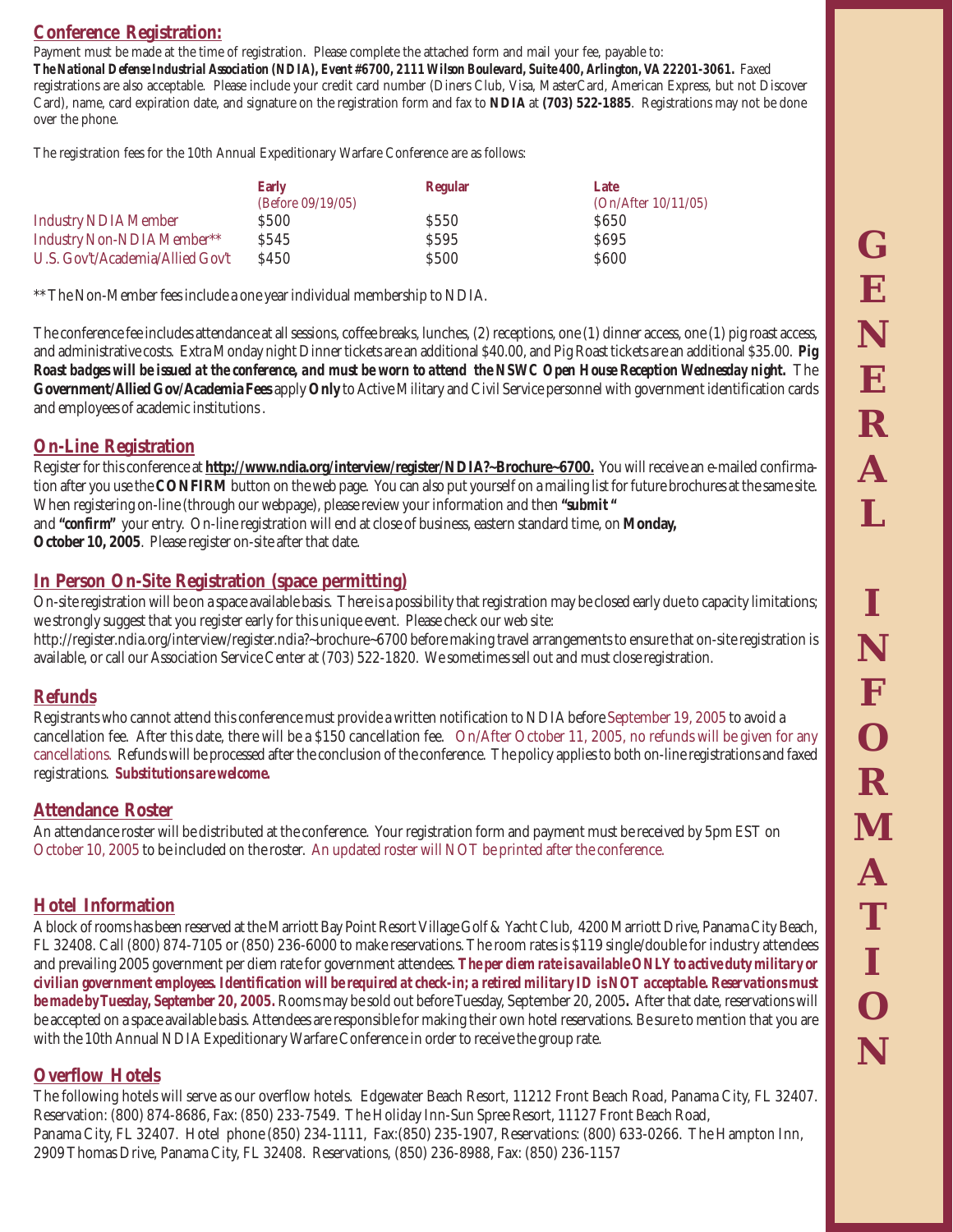

#### **www.defensejobs.com**

The Defense Industry's leading employment website; find a job, post a job listing, post a resume, and search resumes. For more information please contact **info@defensejobs.com** or **703.247.9461**. Please visit **www.defensejobs.com**

#### **National Defense Magazine**

Increase your company's exposure at this conference by advertising in National Defense! National Defense will be distributed to the attendees of this conference. For more information contact, Dino Pignotti at Phone 703-247-2541 Fax 703-522-4602.

#### **Inquiries**

For questions regarding attendee participation at this conference contact Simone L. Baldwin at (703) 247-2596 or via e-mail sbaldwin@ndia.org



#### **CONTINUOUS LEARNING ACTIVITY**

Attending/Speaking/Presenting at this professional Symposium & Exhibition may allow a DoD AT&LWF member's supervisor to award points in accordance with the OUSD AT&L memorandum dated 18 Sep 2002. However, the supervisor needs to determine that the individual learned something meaningful from the experience.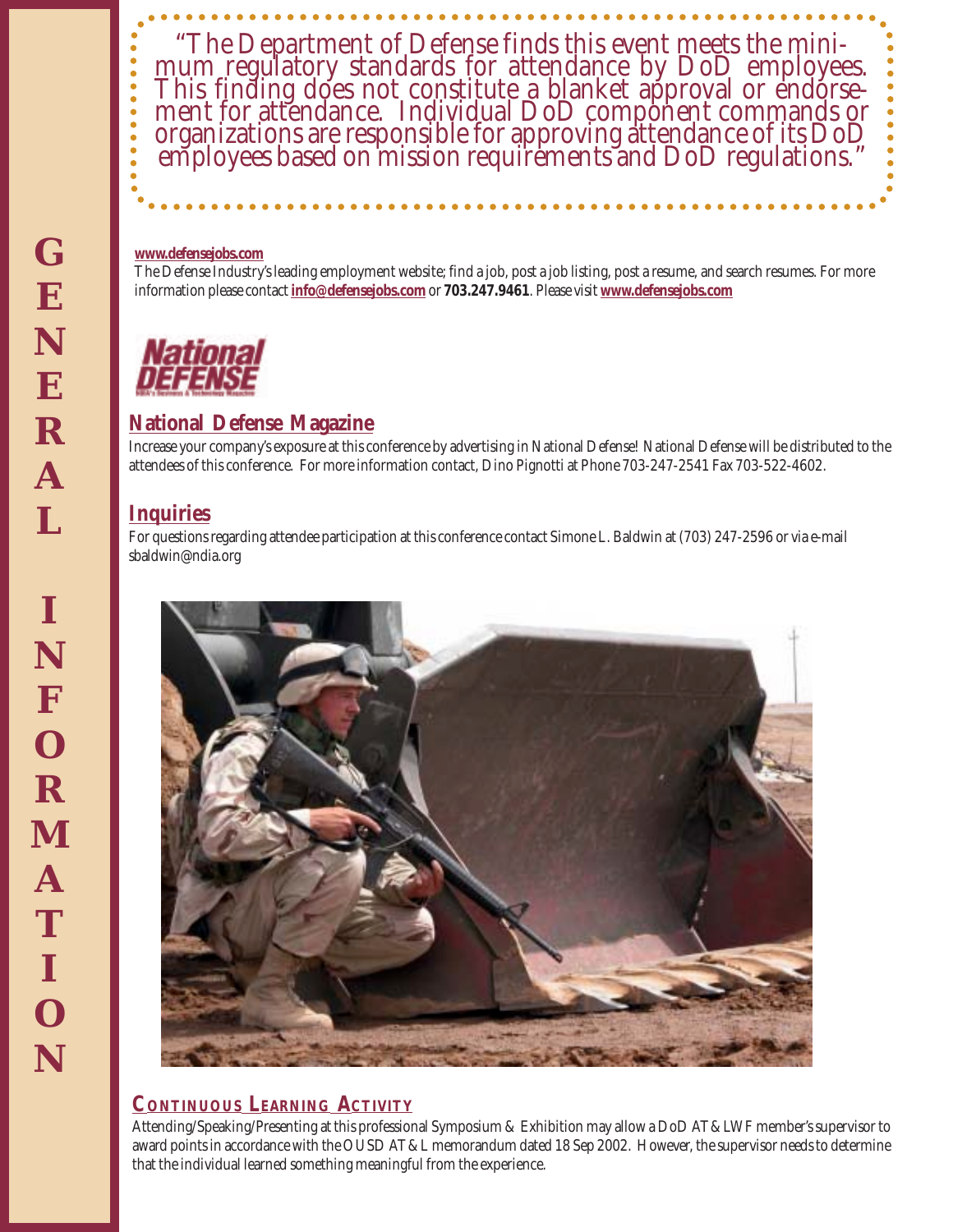**10th Annual Expeditionary Warfare Conference** Marriott Bay Point Resort Village Golf & Yacht Club • October 24 - 27, 2005 • Event #6700

National Defense Industrial Association 2111 Wilson Boulevard, Suite 400 Arlington, VA 22201-3061 (703) 522-1820 • (703) 522-1885 fax **www.ndia.org**



| 3 Ways to sign up:                                 | 1. Online with a credit card at www.ndia.org<br>2. By fax with a credit card - Fax: 703-522-4656<br>3. By mail with a check or credit card                                                                                     |                                             | $\Box$ Address change needed                                                                                                                                                                                                   | By completing the following, you help<br>us understand who is attending our<br>meetings. |
|----------------------------------------------------|--------------------------------------------------------------------------------------------------------------------------------------------------------------------------------------------------------------------------------|---------------------------------------------|--------------------------------------------------------------------------------------------------------------------------------------------------------------------------------------------------------------------------------|------------------------------------------------------------------------------------------|
| (if known-hint: on mailing label above your name)  |                                                                                                                                                                                                                                | (last 4 digits - optional)                  |                                                                                                                                                                                                                                | <b>Primary Occupational</b><br>Classification. Check ONE.                                |
| $Prefix$ $\_\_$                                    |                                                                                                                                                                                                                                |                                             |                                                                                                                                                                                                                                | $\Box$ A. Defense Business/Industry<br>$\square$ B. R&D/Laboratories                     |
| (e.g. RADM, COL, Mr., Ms., Dr., etc.)              |                                                                                                                                                                                                                                |                                             |                                                                                                                                                                                                                                | $\Box$ C. Army                                                                           |
|                                                    |                                                                                                                                                                                                                                |                                             |                                                                                                                                                                                                                                | $\Box$ D. Navy<br>$\Box$ E. Air Force                                                    |
| Military Affiliation                               | Nickname                                                                                                                                                                                                                       |                                             |                                                                                                                                                                                                                                | □ F. Marine Corps                                                                        |
| (e.g. USMC, USA (Ret.) etc.)                       |                                                                                                                                                                                                                                | (for Meeting Badges)                        |                                                                                                                                                                                                                                | □ G. Coast Guard                                                                         |
|                                                    |                                                                                                                                                                                                                                |                                             |                                                                                                                                                                                                                                | $\Box$ H. DOD/MOD Civilian<br>□ I. Gov't Civilian (Non-DOD/                              |
|                                                    |                                                                                                                                                                                                                                |                                             |                                                                                                                                                                                                                                | MOD)                                                                                     |
|                                                    |                                                                                                                                                                                                                                |                                             |                                                                                                                                                                                                                                | $\Box$ J. Trade/Professional Assn.<br>$\Box$ K. Educator/Academia                        |
|                                                    | Street Address and the contract of the contract of the contract of the contract of the contract of the contract of the contract of the contract of the contract of the contract of the contract of the contract of the contrac |                                             |                                                                                                                                                                                                                                | $\Box$ L. Professional Services                                                          |
| Address (Suite, PO Box, Mail Stop, Building, etc.) |                                                                                                                                                                                                                                |                                             | and the control of the control of the control of the control of the control of the control of the control of the                                                                                                               | $\Box$ M. Non-Defense Business                                                           |
|                                                    |                                                                                                                                                                                                                                |                                             | City Country Country Country Country Country Country Country Country Country Country Country Country Country Country Country Country Country Country Country Country Country Country Country Country Country Country Country C | $\Box$ N. Other $\Box$                                                                   |
|                                                    |                                                                                                                                                                                                                                |                                             |                                                                                                                                                                                                                                | <b>Current Job/Title/Position.</b><br>Check ONE.                                         |
|                                                    | $E$ -Mail $\overline{\phantom{a}}$                                                                                                                                                                                             |                                             |                                                                                                                                                                                                                                | $\Box$ A. Senior Executive<br>$\Box$ B. Executive                                        |
|                                                    |                                                                                                                                                                                                                                |                                             |                                                                                                                                                                                                                                | $\Box$ C. Manager                                                                        |
| Preferred way to receive information               |                                                                                                                                                                                                                                |                                             |                                                                                                                                                                                                                                | $\square$ D. Engineer/Scientist<br>$\Box$ E. Professor/Instructor/Librarian              |
| Conference information                             | address above<br>$\Box$                                                                                                                                                                                                        | $\Box$<br>Alternate (print address below)   | $\Box$ E-mail                                                                                                                                                                                                                  | $\Box$ F. Ambassador/Attaché                                                             |
| Subscriptions                                      | $\Box$ address above                                                                                                                                                                                                           | □<br>Alternate (print address below)        |                                                                                                                                                                                                                                | $\Box$ G. Legislator/Legislative Aide                                                    |
|                                                    |                                                                                                                                                                                                                                |                                             |                                                                                                                                                                                                                                | □ H. General/Admiral<br>$\Box$ I. Colonel/Navy Captain                                   |
| <b>Alternate Street Address</b>                    | $\sim 10^{-1}$                                                                                                                                                                                                                 |                                             |                                                                                                                                                                                                                                | $\square$ J. Lieutenant Colonel/                                                         |
|                                                    | Alternate Address (Suite, PO Box, Mail Stop, Building, etc.)                                                                                                                                                                   |                                             |                                                                                                                                                                                                                                | Commander/Major/<br>Lieutenant Commander                                                 |
|                                                    |                                                                                                                                                                                                                                |                                             | City Country Country Country Country Country Country Country Country Country Country Country Country Country Country Country Country Country Country Country Country Country Country Country Country Country Country Country C | $\Box$ K. Captain/Lieutenant/Ensign                                                      |
|                                                    |                                                                                                                                                                                                                                |                                             |                                                                                                                                                                                                                                | $\Box$ L. Enlisted Military<br>$\Box$ O. Other $\Box$                                    |
|                                                    | * By your signature above you consent to receive communications sent by or on behalf of NDIA, its Chapters, Divisions and                                                                                                      |                                             | affiliates (NTSA, AFEI, PSA, NCWG, WID) via regular mail, e-mail, telephone, or fax. NDIA, its Chapters, Divisions and                                                                                                         |                                                                                          |
|                                                    | affiliates do not sell data to vendors or other companies.                                                                                                                                                                     |                                             |                                                                                                                                                                                                                                | (Optional)                                                                               |
| <b>Registration Fees</b>                           |                                                                                                                                                                                                                                |                                             | <b>Payment Options</b>                                                                                                                                                                                                         |                                                                                          |
|                                                    | Early<br>before 09/19/05                                                                                                                                                                                                       | <b>Regular</b><br>Late<br>on/after 10/11/05 | $\Box$ Check (payable to NDIA)                                                                                                                                                                                                 |                                                                                          |
| <b>Industry NDIA</b> member                        | $\Box$ \$500                                                                                                                                                                                                                   | $\Box$ \$550<br>$\Box$ \$650                | $\Box$ Cash                                                                                                                                                                                                                    |                                                                                          |
| Industry non-NDIA member <sup>2</sup>              | $\Box$ \$545                                                                                                                                                                                                                   | $\Box$ \$595<br>$\Box$ S695                 | $\Box$ Government PO/Training Form #<br>$\Box$ VISA                                                                                                                                                                            |                                                                                          |
| Government/Academia <sup>1</sup>                   | $\Box$ \$450                                                                                                                                                                                                                   | $\Box$ \$500<br>$\Box$ \$600                | $\Box$ MasterCard                                                                                                                                                                                                              |                                                                                          |
|                                                    | $\square$ I'm attending the NDIA/MAC Reception (price included in conference fee)                                                                                                                                              |                                             | $\Box$ American Express                                                                                                                                                                                                        |                                                                                          |
|                                                    | $\Box$ I'm attending the Pig Roast (price included in conference fee)                                                                                                                                                          |                                             | $\Box$ Diners Club                                                                                                                                                                                                             |                                                                                          |
|                                                    |                                                                                                                                                                                                                                |                                             | If paying by credit card, you may return by fax to (703) 522-4656.                                                                                                                                                             |                                                                                          |

| <b>D</b> U.S. Citizen |                                                                                                                                       |
|-----------------------|---------------------------------------------------------------------------------------------------------------------------------------|
|                       | <b>Q Other: (Provide Country)</b>                                                                                                     |
|                       | A \$150 cancellation fee will be applied to cancellations received between<br>Contember 10. October 10. 2005. MO DEFINING EOD CANCELL |

ember 19 - October 10, 2005. NO REFUNDS FOR CANCELLATIONS **RECEIVED ON/AFTER** October 11, 2005.

**Substitutions are welcome! All cancellations and substitutions must be done in writing and submitted to Simone Baldwin, sbaldwin@ndia.org. The cancellation policy applies to all attendees regardless of their method of registration or reason for cancellation.**

1 Includes a free three-year NDIA membership and *National Defense* magazine for Military and Government employees (first time members only). ! No do not sign me up for the membership.

2 Registration fees for non-NDIA members include a one-year non-refundable NDIA membership—\$15.00 will be applied for your subscription to *National Defense* magazine.

| <b>Credit Card Number</b><br>Exp. date |                                                                                              |
|----------------------------------------|----------------------------------------------------------------------------------------------|
| Signature                              | Date                                                                                         |
| Questions?                             | Contact Meeting Planner, Ms. Simone L. Baldwin<br>(703) 247-2596<br>email: sbaldwin@ndia.org |
| <b>Mail to:</b>                        | NDIA. Event #6700<br>2111 Wilson Boulevard, Suite 400<br>Arlington, VA 22201                 |
| <b>Fax to:</b>                         | $(703)$ 522-4656                                                                             |